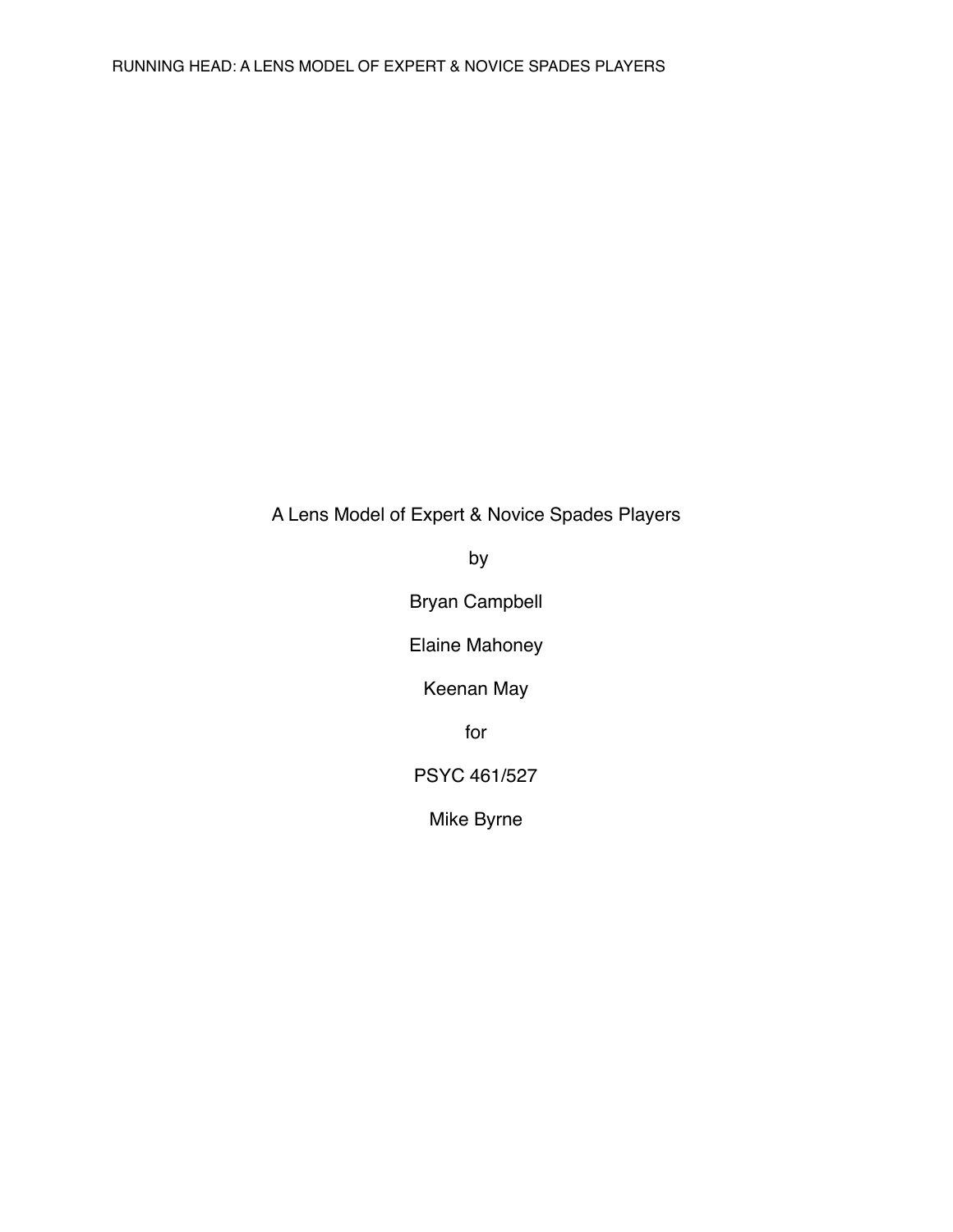## INTRODUCTION

In many domains, humans are asked to make judgments. In the business world, people are asked to judge how well a prospective employee will perform in a specific job. In the medical world, doctors are asked to judge the likelihood of a certain diagnosis based on symptoms. In the meteorological world, weather forecasters are asked to judge the likelihood of certain types of weather. The examples are vast and span many fields, and as such, understand and predicting how people make these judgments became of great interest to psychologists. The lens model was developed from the work of Brunswick (1952) and Hammond (1975) as a tool for investigating and evaluating people's judgments. This model assumes that people make judgments based on the values of certain cues that are available to them at the time they are asked to judge, and that a given judgment scenario can usually be represented as a linear summation of a relatively small number of cues. The cues themselves are pieces of information that take on or can be assigned a value on some numerical scale. The relationship between these cues and a person's judgments are probabilistically related; thus, by using multiple regression, one can create a statistical model of the judge.

Once built, a lens model presents a large amount of information. By examining the multiple regression equation for a judge, one can learn about his/her cue utilization, or which of the investigated cues the judge is actual using, as well as the weight placed on each of them. A lens model can also provide a measure of the judge's cognitive control, or how well a judge follows his own model. This value is the correlation between what the model of the judge predicts and the actual judgments made. Low cognitive

1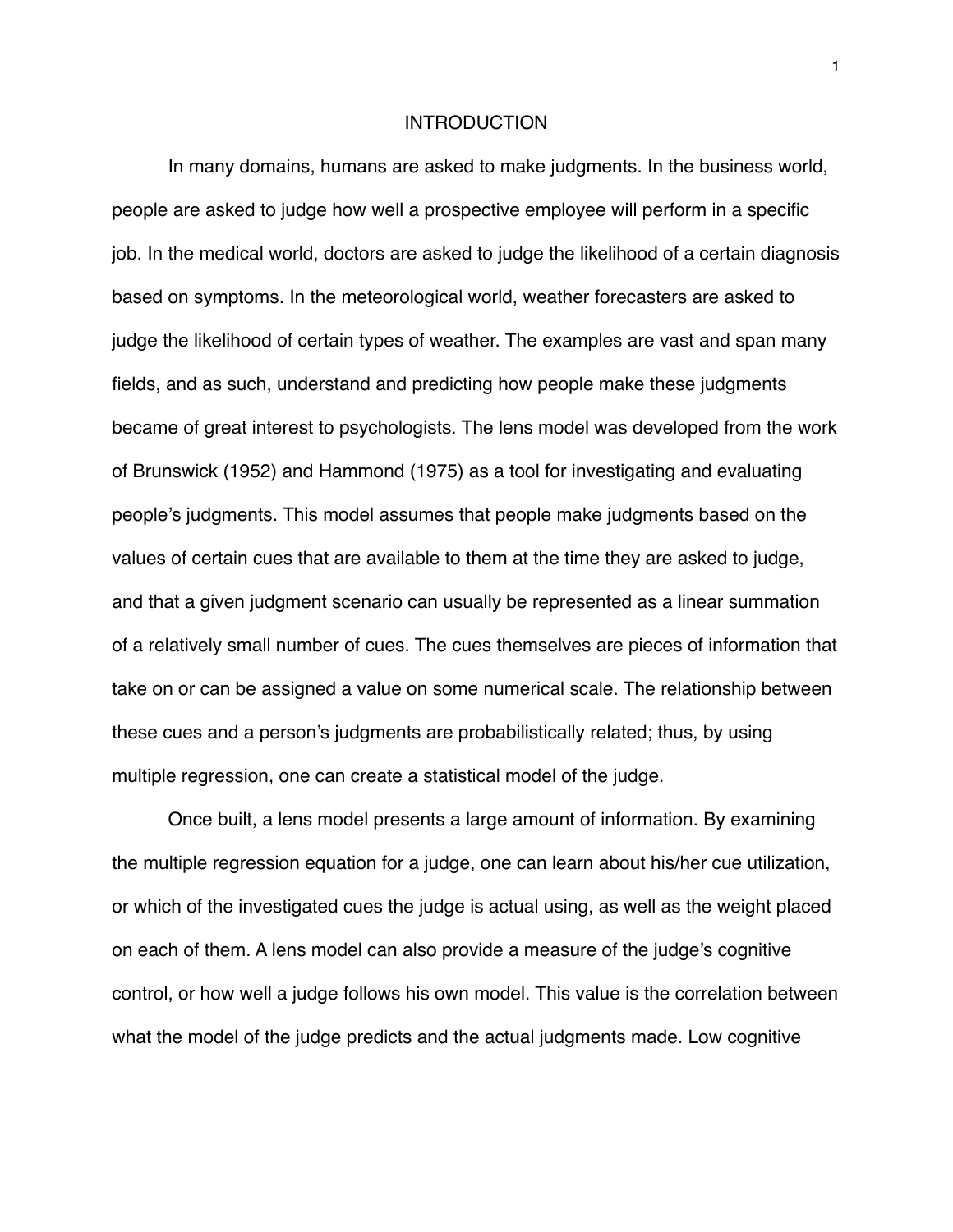control may indicate that a judge is inconsistent or that there are cues that the judge is using that have not been considered in the model.

When the true outcomes are known (such as actual performance in a job or weather results) another side of the lens model can be created. Like the model calculated for the judge(s), a model can be created that describes the environment in which the judgements are being made. In calculating this model, a measure analogous to cognitive control can be estimated for the environment. This measure, known as predictability, is the correlation between actual states and what the environmental model predict would predict. Low predictability, like cognitive control, can mean two things: a noisy, unpredictable environment or missing cues in the model.

Once models have been created for both a judge and the environment, the model can begin to show how well the judge does at predicting the environment. This evaluation is calculated with two different measures: achievement and knowledge. Achievement is the correlation between the judge's actual judgments and the actual outcomes, while knowledge is the correlation between the model of the judge's predicted judgments and the model of the environment's predicted outcomes. Both of these values are important for the evaluation of the judge's accuracy because it is possible for a judge to have high knowledge and low achievement. This pattern of results would indicate that the judge is aware of how the environment actually works, but because of issues of environmental noise or cognitive control, cannot make judgments that match the true outcomes.

In many cases, the environmental side of the model cannot be known due to a lack of criteria for what is "correct". That does not, however, mean that the model does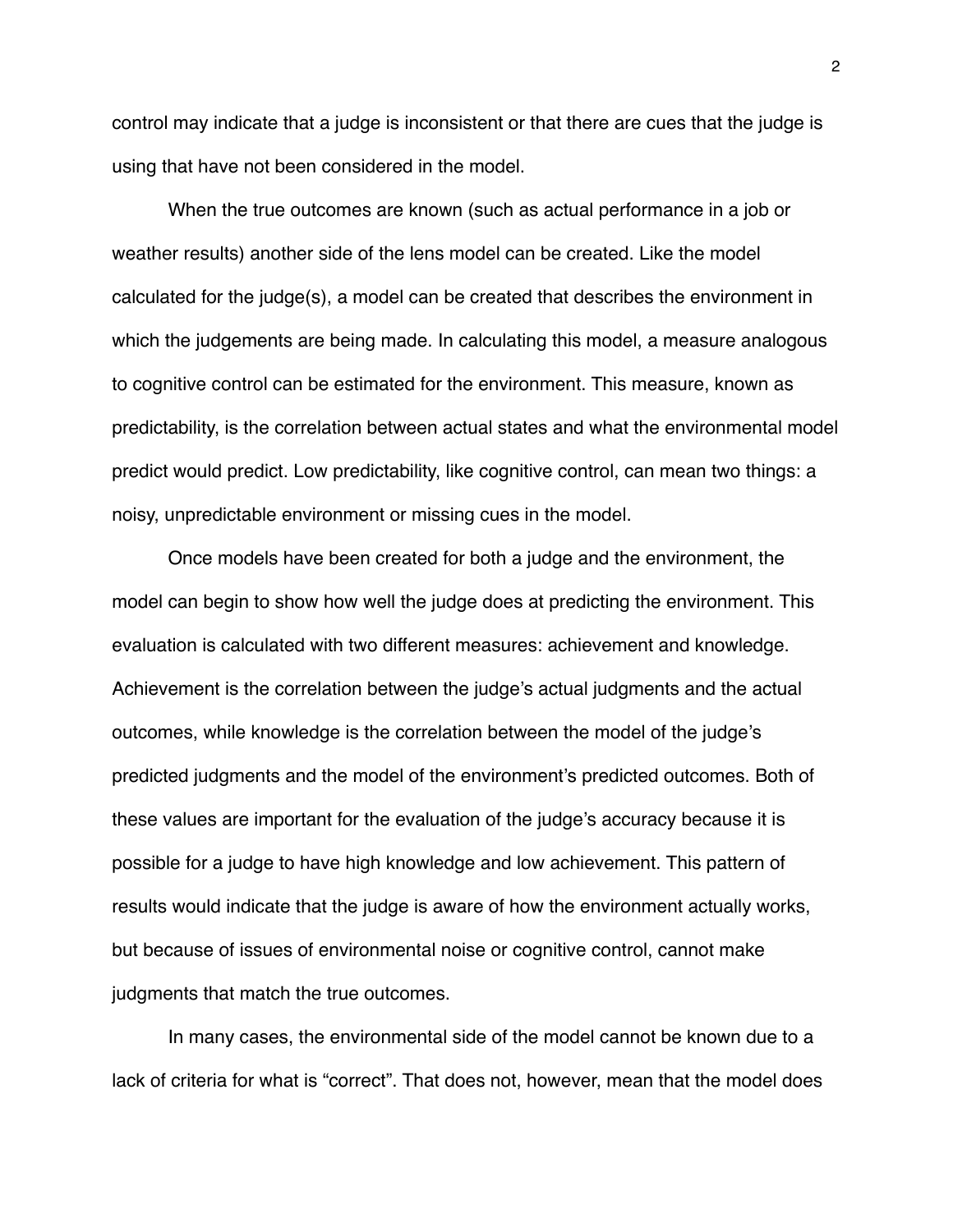not have value. As mentioned earlier, with only a single set of judgments, one can learn about a judge's cue utilization and cognitive control. Further, lens modeling can be used to compare the judgments of two different judges. In this type of model, multiple regression equations are calculated for each of the judges and cue utilization and cognitive control measures can be analyzed for both of them individually and compared across the judges. Two additional measures can also be calculated: policy agreement and agreement. Policy agreement is the correlation between each of the judge's model's predicted judgments and it is a measure of how similarly the judges use the cues that are being modeled. Agreement is the correlation between each of the judge's actual judgments. This measure tells us how much the judges agree when given the same values on all of the cues. Like the relationship between knowledge and achievement, it is possible for two judges to have low agreement but high policy agreement due to issues with cognitive control.

Lens modeling is more applicable to some domains more than others. It is especially good at revealing the cues used in scenarios where objective feedback is prompt and possible and decisions must be made frequently and under an amount of uncertainty. We were interested in applying the lens model to situations in which adversarial or cooperative game theory was used. The card game Spades provides the perfect environment for such a study. As such, a goal of the present study was to better understand how expert and novice players used literal cues, such as hand valuation, in the betting process in the game of Spades. This exact domain, and indeed this sort of execution-based decision-making in general, have not been studied at length.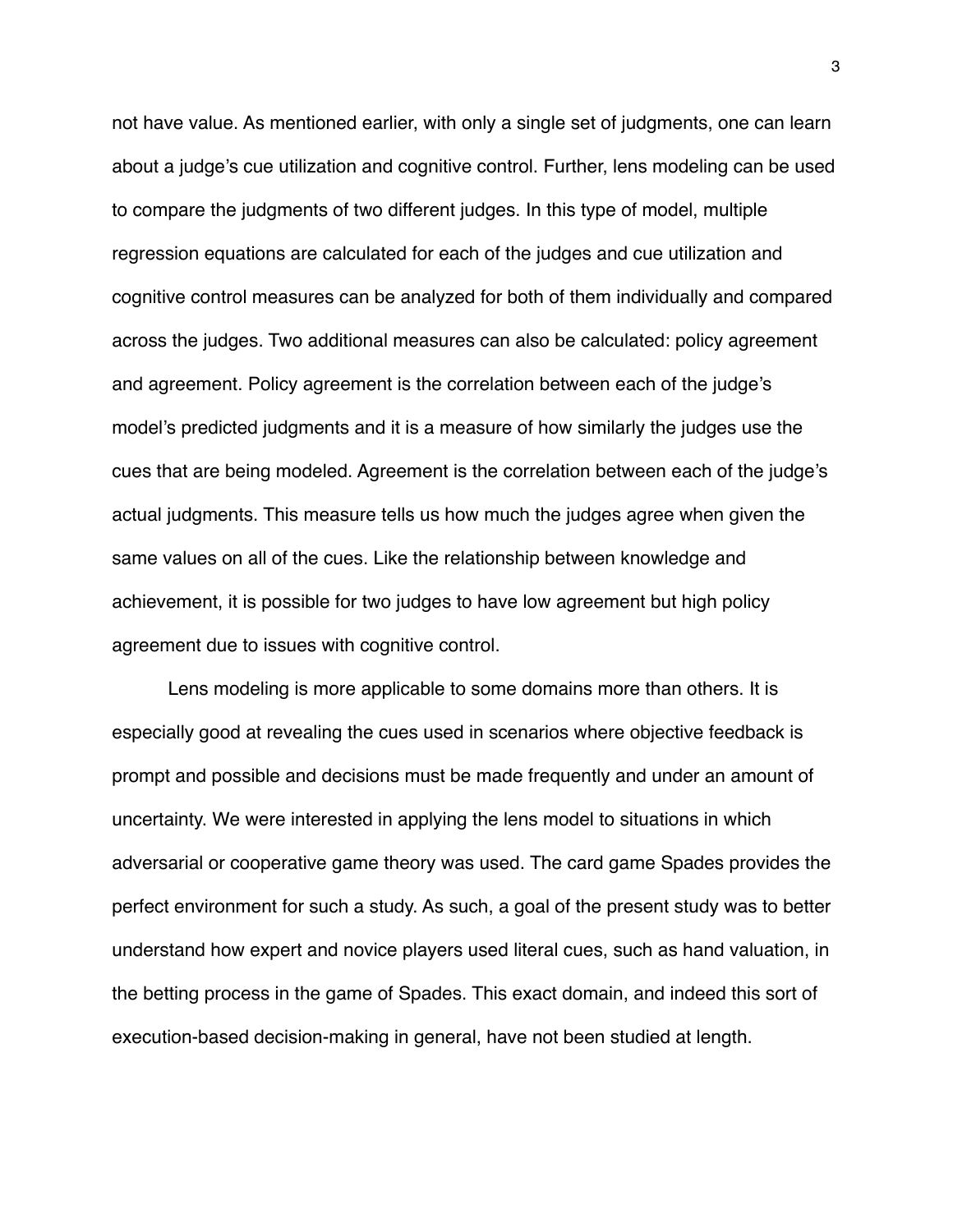**The Game of Spades.** According to Rayment (2011), Spades was invented in the 1930s, and became popular among the US military during World War II due to its relative simplicity, modularity, and portability (it doesn't require chips, and can be played in short bursts or at length). The game has an understandable property to it similar to Blackjack in the sense that players can become skilled at predicting their own performance, and that of the other players. It is played with two teams of two players. Each player is dealt 13 cards, and then asked to bet how many hands, or 'tricks' they will win using those cards. Bets proceed sequentially starting with the player to the left of the dealer (so players have progressively more information as the betting goes around the table).

Hands proceed by each player laying down a single card. The winner of the hand is the player that plays the highest card in the suite that was initially played, or who plays the highest spade, which is the trump suite. It is important to note that spades must first be 'broken' by a player who doesn't have any cards in the desired suite laying one down. After this, they may be played at any time. A winning strategy in the game of Spades is not necessarily about 'winning' the most hands—it is more about being able to predict what you will do, and executing an effective strategy in an effort to match your prediction. In some (analogous) sense, the actual play of the game amounts to exercising cognitive control on your betting cues.

As Rayment (2011) and McLeod (2011) note, the game is scored as follows: If the players on a given team meet or exceed their bet, they receive that bet times ten, plus the amount they went over. Excess hands are counted as 'bags,' which don't have any negative consequence until 10 such bags are accumulated (over the course of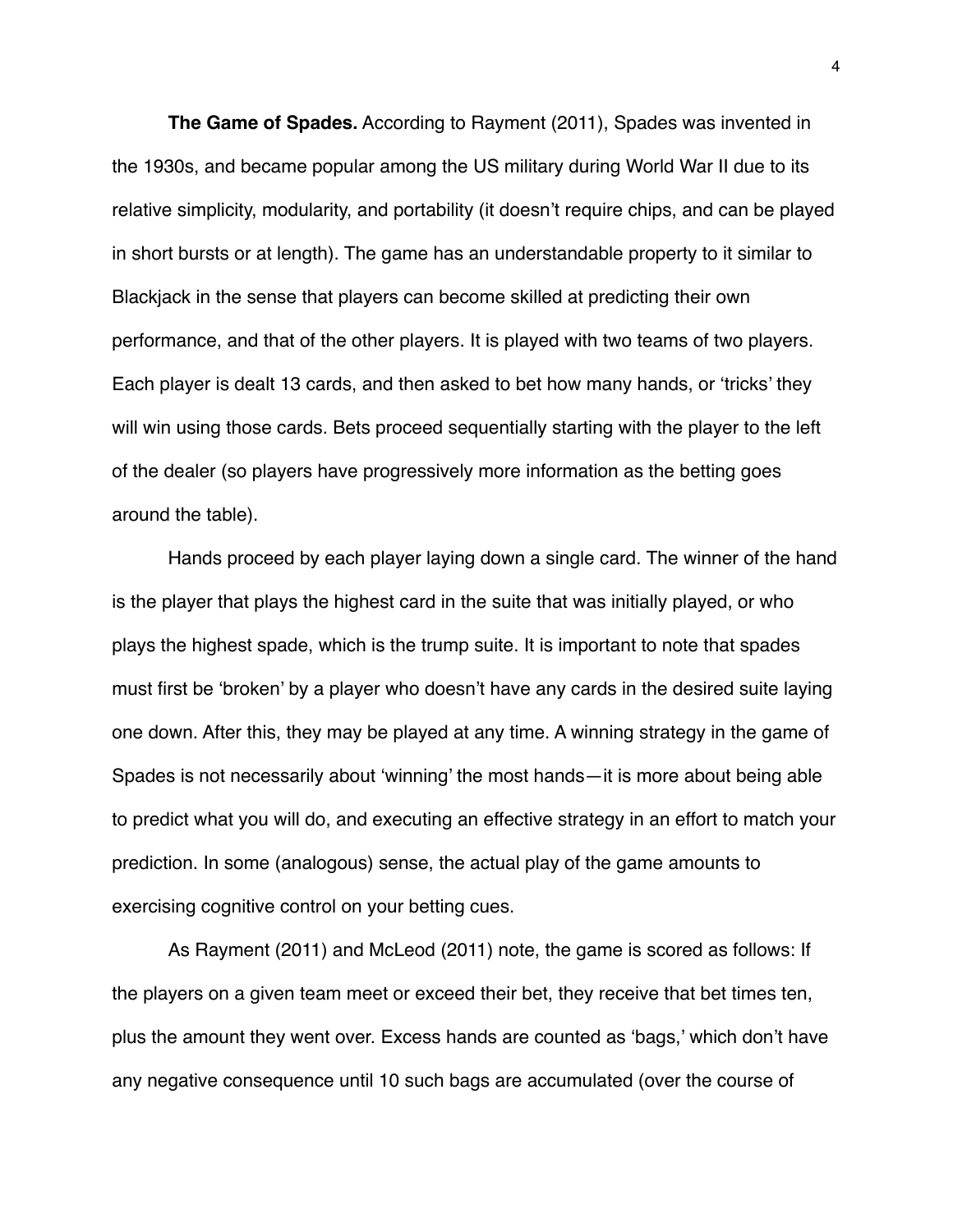several hands, presumably), at which point the team is docked 100 points. In the event, however, that the team does not meet their combined bet, they lose ten times the amount of tricks that they bet. This creates a situation where going under is harmful in the short term while going over may be harmful in the long term, which calls to mind certain temporal biases in utility valuation. Players can also bet 'nil,' or zero, in which case they receive or lose 100 points depending on their success.

The game of Spades has a rich set available cues for betting, but, as in many domains, expert players don't always know exactly how they make their estimate. The goal of the current study was to examine cues involved player betting, which we predicted would rely on things like the utility of a hand and the projected performance of teammates and opponents. This particular domain is interesting because it involves self-prediction. It's very possible, for example, to make a bet that is lower than usual given the apparent utility of a hand, and intentionally play the cards in such a way (namely by throwing away high cards) that you reach the lower bet. In some sense it is possible that experts bet based on their perceived degree of achievement control in a given game.

## METHOD

**Participants.** Four Rice University seniors (3 female) volunteered to participated, without compensation, in the study. The first two players, the *experts*, were very experienced Spades players; playing as a team at least once per week. The remaining two players, the *novices*, had never played Spades before. Additionally, all four subjects indicated having normal or corrected to normal vision.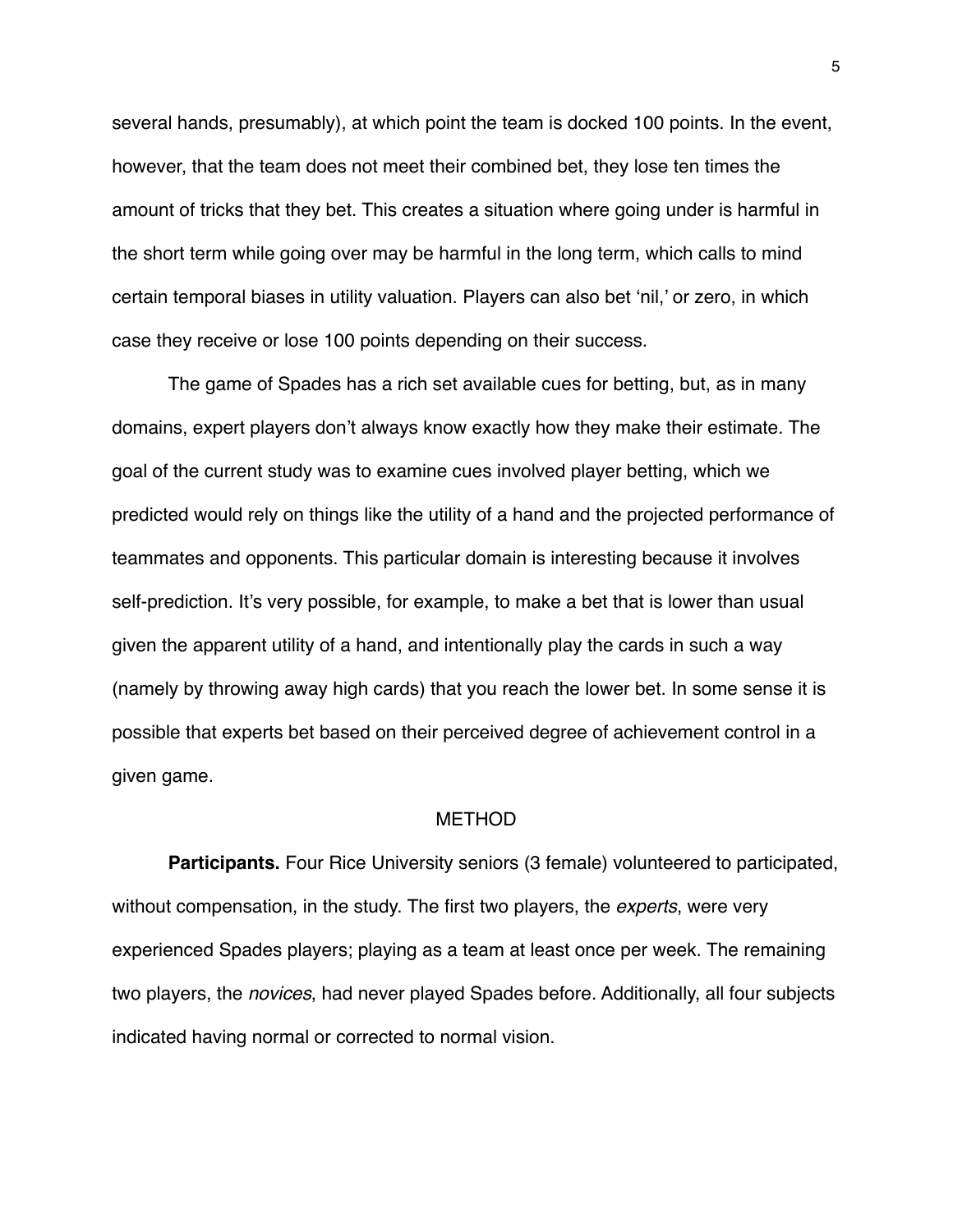**Design.** The dependent variable of interest, or judgement, was the number of hands bid by each player prior to playing each round. While, as mentioned above, there were a large number of cues available to players, the following seven cues were chosen to be included in the lens model based on: (1) observations made during the experiment (i.e. teammate's bid), (2) general importance to the game (i.e., high/low spades/nonspades), and (3) hypothesized importance to players (i.e., cumulative score and previous bid differential).

*Cumulative Score*. The cumulative score reflected the score each team had at the conclusion of the previous round. The cumulative score for each team was announced at the conclusion of each round, but before bidding began for the next round.

*Teammate's Bid*. As teams were pairs of players and each player bid individually, the number of hands bid by each player's teammate was recorded for each player.

*Previous Bid Differential*. At the conclusion of each round, each team had either won the number of hands bid, over bid (and came up short), or underbid (and went over). The previous bid differential reflected the difference between how many team hands were bid and how many team hands were won on the previous round.

*High/Low Spades*. The number of high (10 through Ace) or low (2 through 9) spade cards each player was dealt prior to bidding each round.

*High/Low Non-Spades*. The number of high (10 through Ace) or low (2 through 9) non-spade cards each player was dealt prior to bidding each round.

**Procedure.** At the start of the experiment, two practice games were played in order to orient the novice players to the rules and general flow of the game. The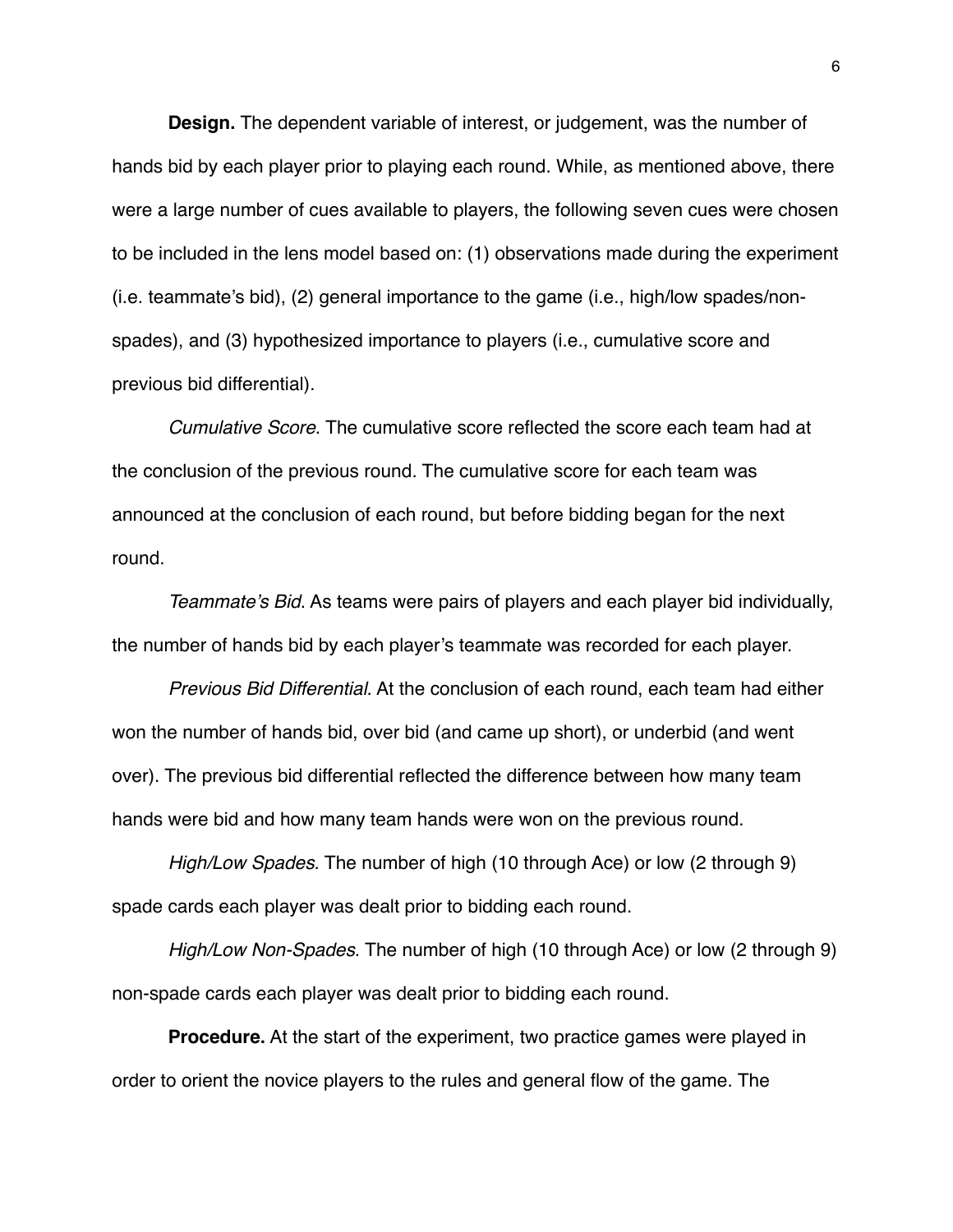practice games also allowed the experimenters to familiarize themselves with the data collection process. Upon completion of the practice games, a single game of spades was played in which all the relevant data was recorded from each player. Players from each team sat across from one another and each experimenter was assigned to a player. Before bidding commenced each round, the experimenter recorded their player's bet as well as the number of cards, and high/low designations, of each suit dealt to their assigned player. Scoring was continuously updated by the experimenters and read allowed at the conclusion of each round. At the conclusion of the game, each player was given a short demographics questionnaire complete and thanked for volunteering their time.

# RESULTS

**Novice 1.** The participant represented as Novice 1 in the model stated that she used the number of high cards she had to predict how many rounds she would win. As can be seen in Figure 1, Novice 1 did reliably use both the number of high spades and the number of high non-spades in her hand to make her bet. Surprisingly, while the standardized beta coefficient for high spades is strong and positive (.95) as we would expect, the coefficient for high non-spades is negative (-.42). This means that as the number of high non-spades in a hand increases, the bet tends to decrease, which is in contrast to what the participant reported after the experiment was over. The model also shows that beyond just the number of high cards in a hand, Novice 1 uses two other cues reliably to make her bets: previous bid differential and number of low spades. For previous bid differential, the strength is -.62 which means that the further off her team was on the previous hand with their bets, the lower her bet on the next hand.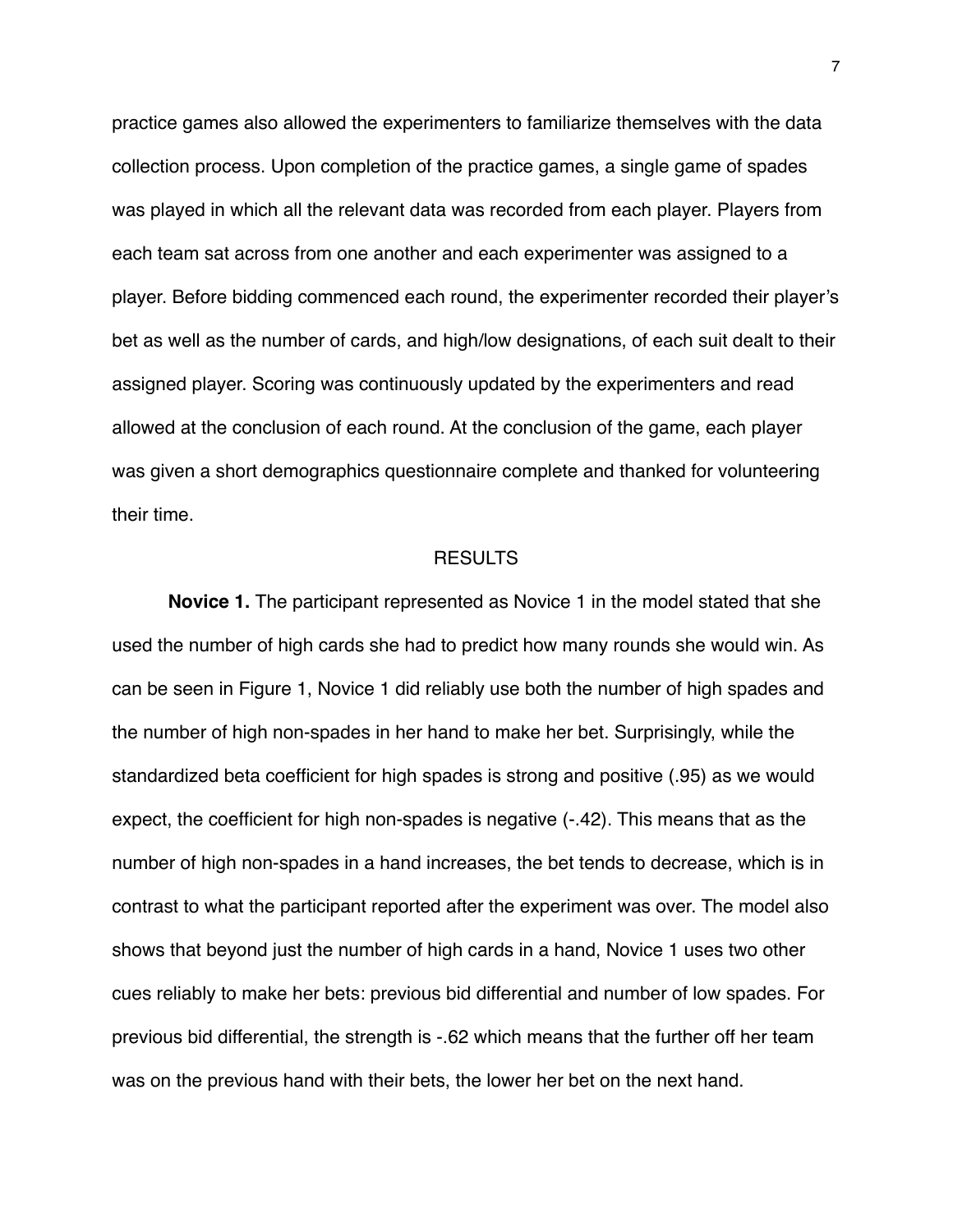

*Figure 1*. Lens model of expert and novice Spades players. Asterisks denote *p* < .05.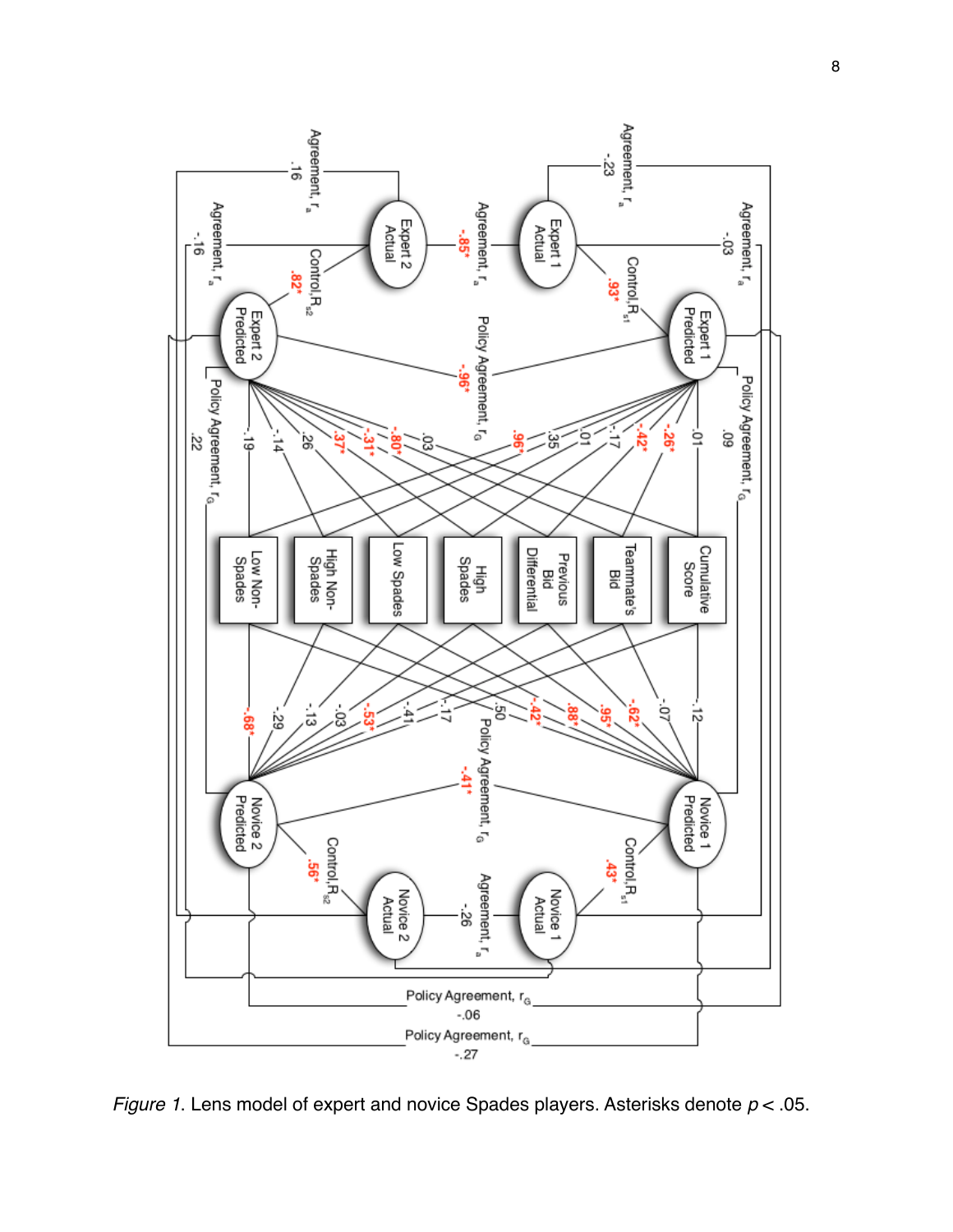The cue of number of low spades was strongly, positively related (.88) meaning that the higher the number of low spades, the higher the prediction of rounds won. The model also shows that Novice 1 does not use 3 of the cues we studied: the cumulative score (-.12), teammate's bid (-.07), or the number of low non-spades (.50). The other measure that can be taken from just the model of Novice 1 is cognitive control, which is low in this case. The model only accounts for 18 percent of the variance of her bets (. 432). This is extremely low and could indicate either that she has very little ability to use the cues to make her judgments or that she is using other cues from the ones we focused on. The latter explanation is weakened by the fact that when we asked Novice 1 what she was using, she did not report anything that we didn't study. Therefore, it is likely that this low cognitive control simply comes from her inconsistency in making bets with respect to the available cues.

**Novice 2.** Novice 2 reported a similar strategy to Novice 1. When asked how she made her bets, she reported that she looked at the amount of high cards in general, as well as the number of spades in her hand. However, the model shows that only two cues were reliably used by this participant when she made her bets and neither of them were cues about high cards or spades. She did use previous bid differential, and like Novice 1 this cue had a moderately strong, negative coefficient (-.53). Like Novice 1, this indicates that as the discrepancy between the previous bet and previous outcome increased, the bet in the next hand tended to decrease. She also used the number of low non-spades and this cue was also moderately strong and negative (-.68), meaning that the more low non-spades in a hand, the lower her bet tended to be. She did not appear to be using any of the other five cues that we studied: cumulative score (-.17),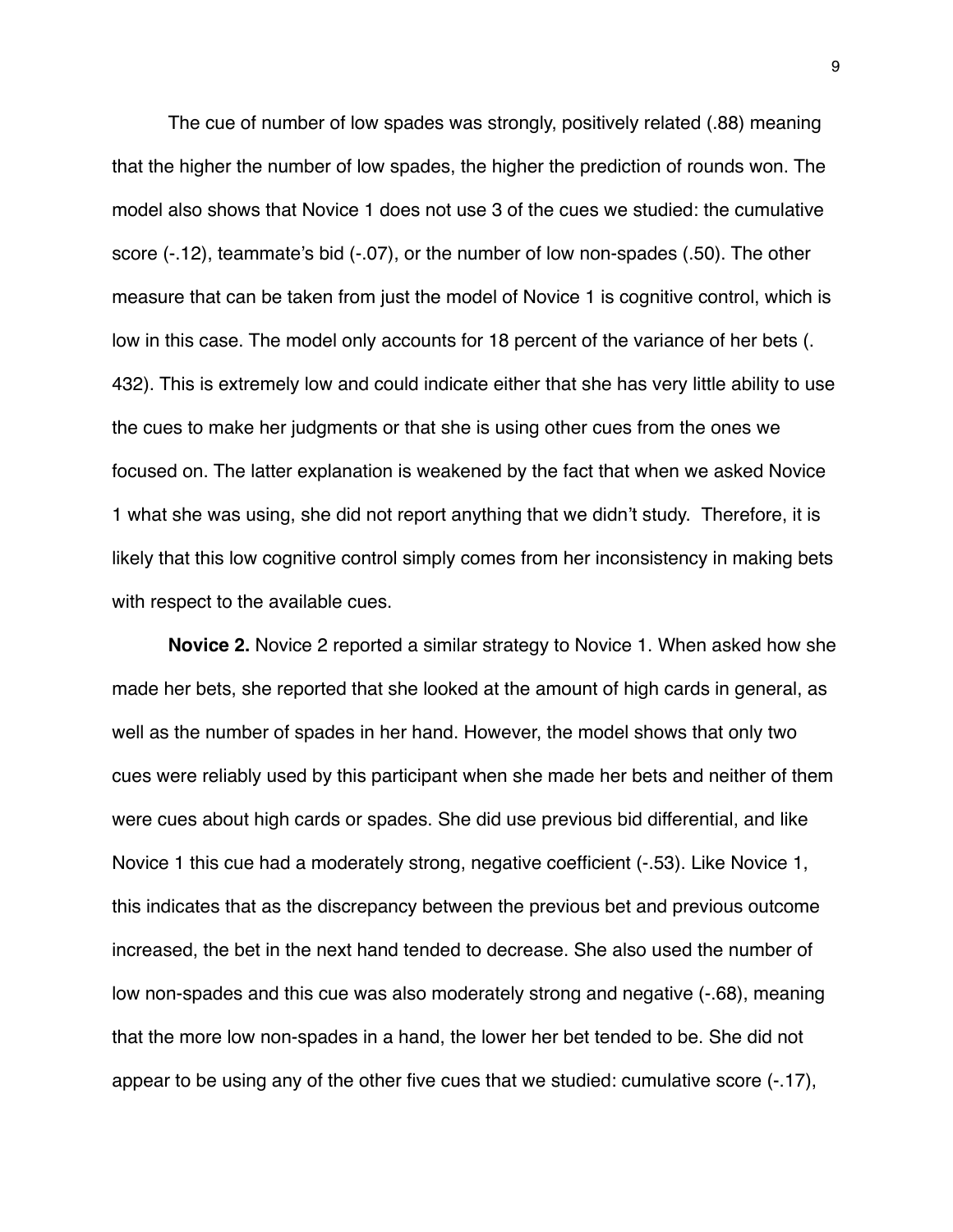teammate's bid (-.41), number of high spades (-.03), number of low spades (-.13), or number of high non-spades (-.29). It is very surprising that according to the model, she did not use any of the cues that she claimed to be using when asked after the experiment (high spades, low spades, or high non-spades). However, like Novice 1, Novice 2 showed very low cognitive control so her inconsistency might help to explain the discrepancy between her reported strategy and what the model shows. Although better than Novice 1, the model of Novice 2 only accounts for 31 percent of the variance (.562) of the actual bets, which is still very low. Again this could be due to the use of other cues from what we studied; however the self-report of strategy makes this unlikely. It seems that both of the novices in this experiment show low cognitive control due to inconsistency in making their bets with the information given.

**Expert 1.** Expert 1 gave a slightly more complicated report of his strategy. He, like the novices, stated that his bet was primarily based on the number of spades and the number of high cards of other suits in his hand. He also reported that if he had a dominant suit in his hand, that this played a role in his betting. However, the model showed that he used 3 cues, and none of them were about the number of spades or high non-spades. Most strongly, he used the cue of low non-spades, which had a strong positive coefficient (.96). This is interesting as it indicates that the higher amount of low non-spades in his hand, the higher his bet. This goes against what he reported as his strategy and also against the logic of the game. The model also shows that he uses his teammate's bid (-.26) and the previous bid differential (-.42). Both of these are negatively related to the bid, so as the teammate's bid and the discrepancy between bet and results from the previous round increase, his bet decreases. The model also shows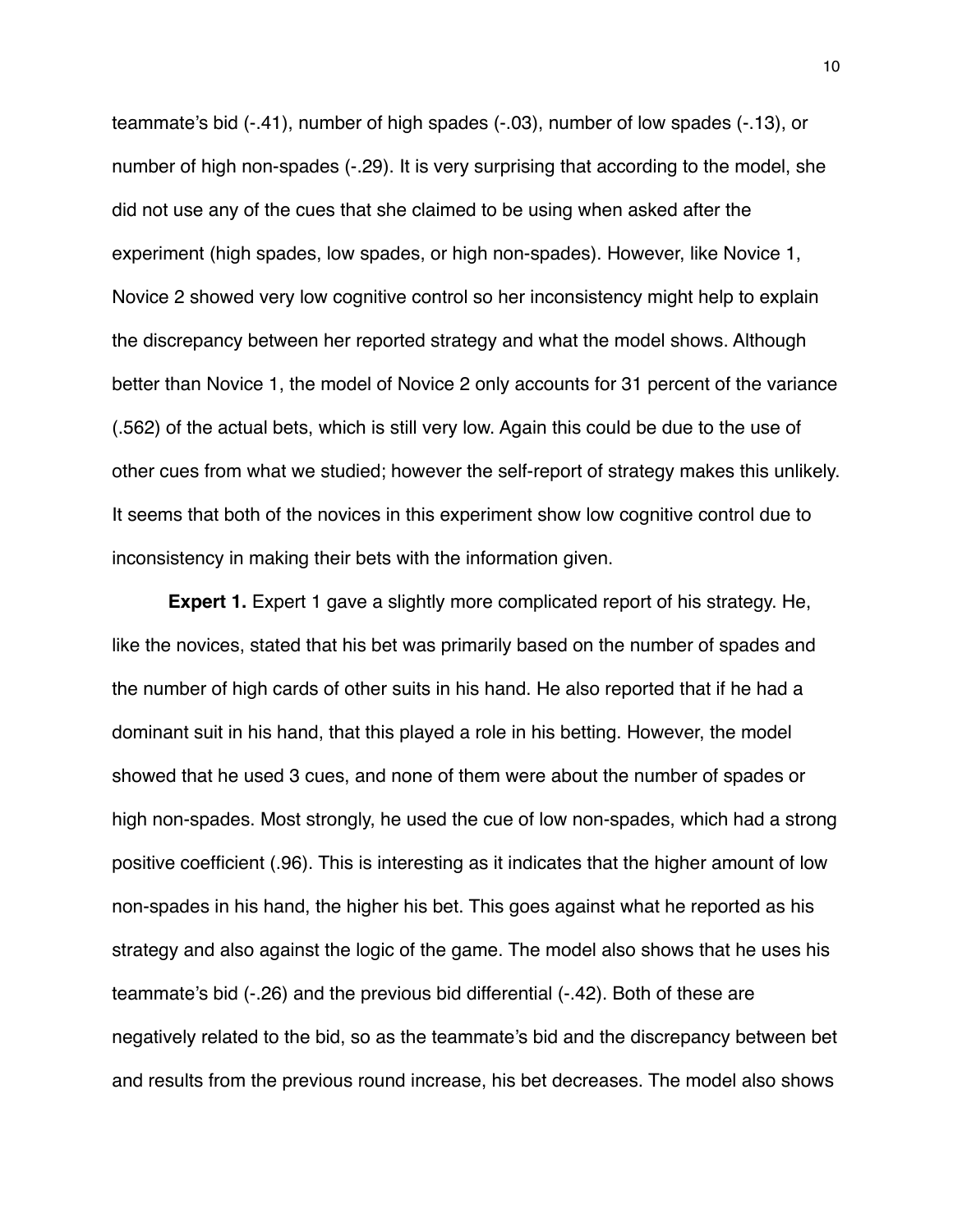that he does not reliably use the other 4 cues: cumulative score (.01), number of high spades (-.17), number of low spades (.01), and number of high non-spades (.35). Unlike both of the novices, Expert 1 shows great cognitive control. The model accounts 86 percent of the variance (.932) of his bets, which indicates consistent use of the cues mentioned above. Some of the rest of the variance could come from the fact that we did not have a cue for dominance of a suit, which Expert 1 reported using to make his bets as well.

**Expert 2.** Expert 2 also reported a more complicated strategy than the novices, stating that she used the presence of kings and aces, the lack of a suit in her hand (defined as 3 or less cards of a particular suit) and having multiple and/or high spades. The model showed three significant cues used by this judge, only one of which was in relation to the cards in a hand. Most strongly she used teammate's bid (-.80). This strong negative coefficient means that as her teammate's bid increased, her bid decreased. She also used the number of high spades (.37), with the greater number of these cards tending to lead to higher bet. Finally, she used previous bid differential (-. 31) which, like described previously, means that as the discrepancy between bet and results in the previous round increased, her current bet decreased. She did not appear to use cumulative score (.03), number of low spades (.26), number of high non-spades (-.14), or number of low non-spades (-.19). Like Expert 1, Expert 2 exhibits higher cognitive control than the novices. The model of Expert 2 accounts for 67 percent of the variance of her bets. Again, the rest of the variance might not come from inconsistency like we believe for the novices, but from the fact that we didn't look at some of the cues that she used, such as the lack of a suit in hand.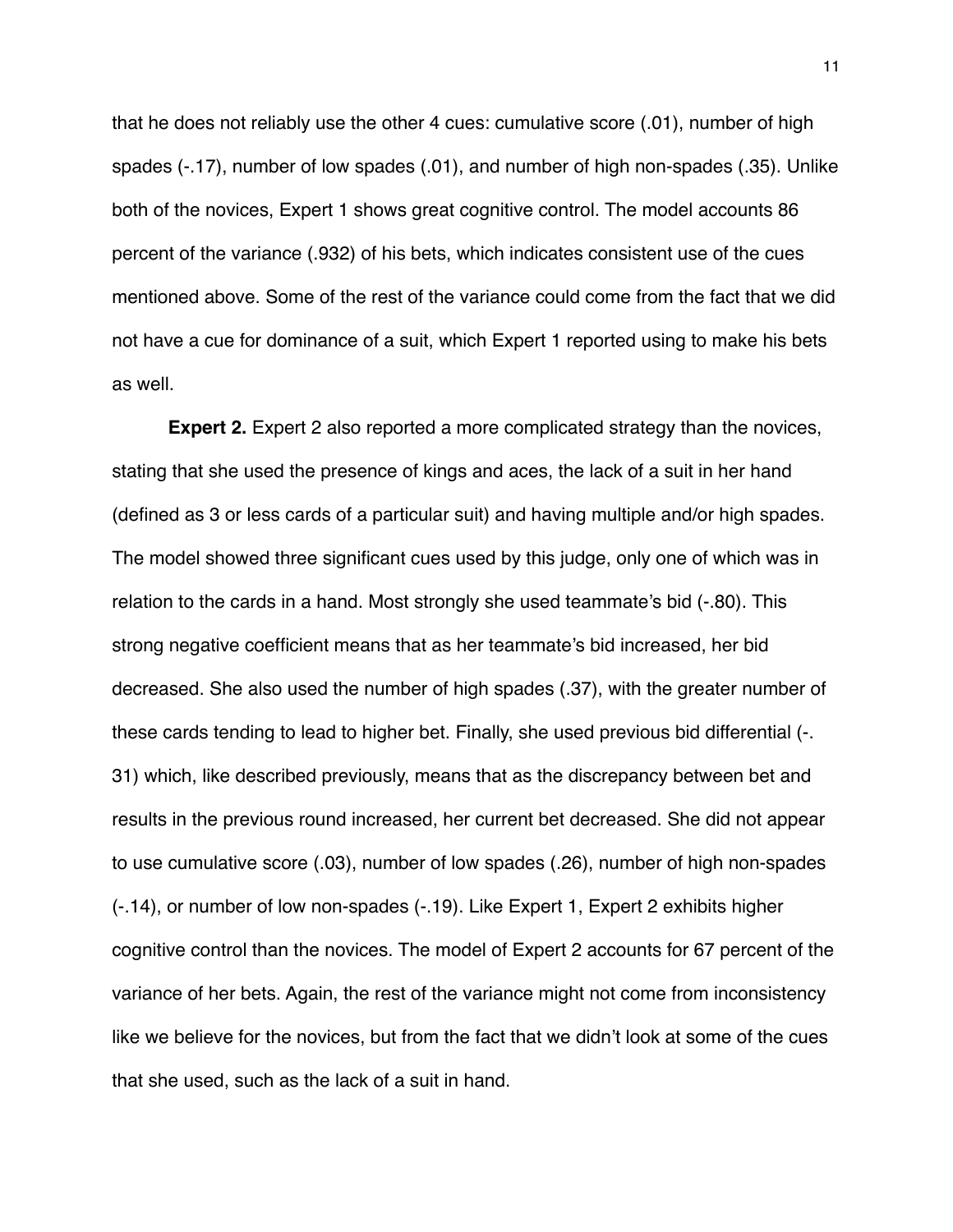#### DISCUSSION

Our hypothesis was that experts would be better at predicting how many hands they would win (and at executing in such a way that supports this prediction), and that such expert bets would be based both on the literal utility of the cards and on other cues like the previous bets, whereas the novices would base their less accurate decisions almost exclusively on a less accurate model of card utility. In addition, we hypothesized that novices would anchor strongly on the modal bet, which is 3 tricks, while experts would be more prone to making novel bets.

Overall both novices exhibited fairly poor cognitive control, most likely due to lack of consistent cue utilization. While it would appear that Novice 1 made her bets primarily based on the number of high cards and that Novice 2 made her bets based off of the number of lows cards, since the overall model predicts the novice behavior fairly poorly, it is likely that these two strategies were inconsistently applied. This is in alignment with expectations about strategic learning in that both novices utilized their previous bid differentials, and may have changed their utility ratings as a result. The explanation is that novices assume that a loss is due to a faulty card utility function, as opposed to a bad result that occurred in spite of a good betting strategy. It may be a case of the representativeness heuristic and failure to assume regression to the mean that produces this type of behavior. However, this sort of assumption may actually be beneficial early in skill acquisition, as there is literally less information available, and novices (who are employing unrefined strategies) are more likely to be performing badly due to a strategic flaw than due to a given hand's result being anomalously poor. The experts both utilized previous bid differential to a much smaller extent, indicating that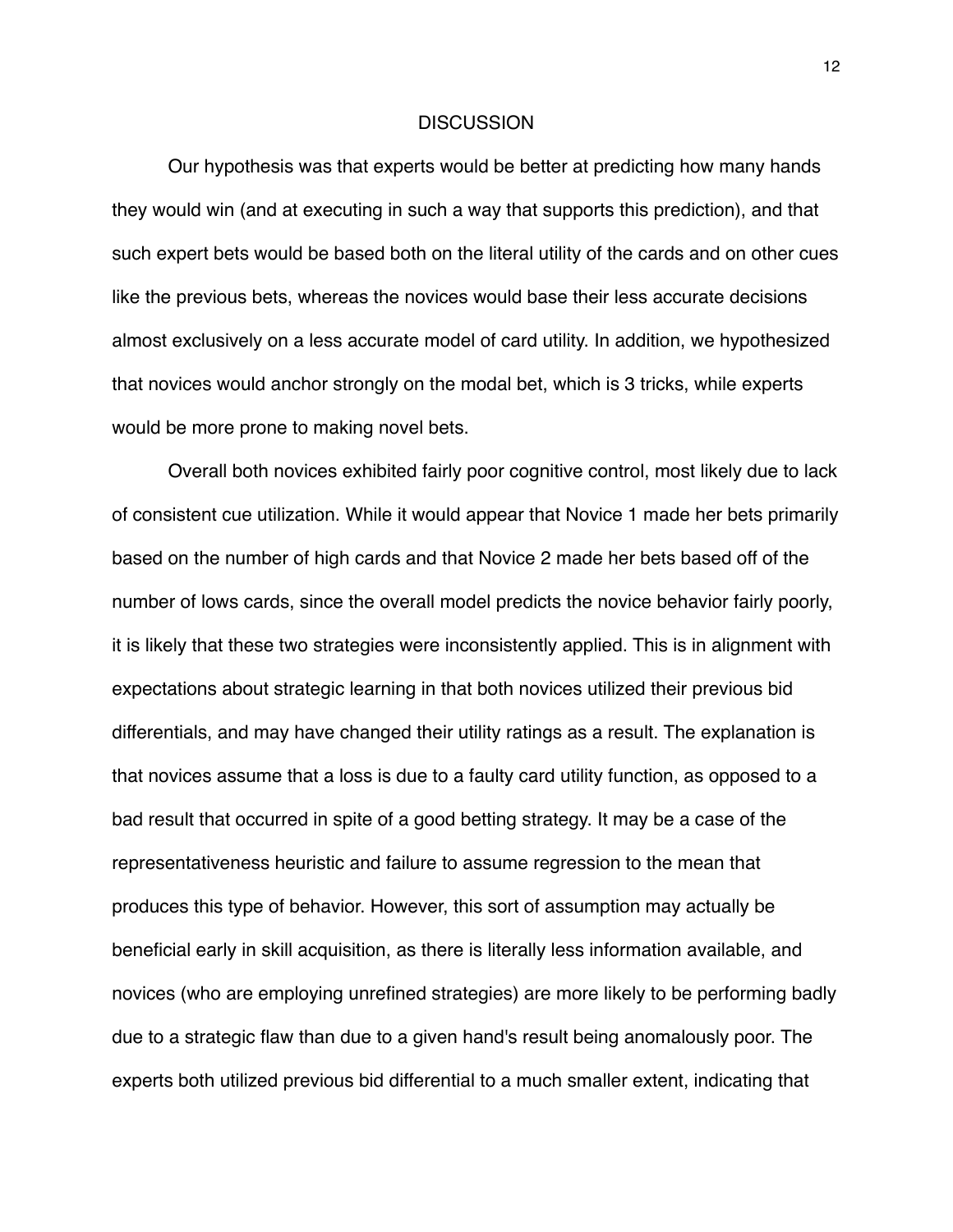they were not making drastic strategic modifications. The fact that Novice 2's self report did not agree with her apparent strategy is further evidence of a lack of consistent cue utilization.

The behavior of the experts was more complex overall, for several reasons. Both experts utilized their teammate's bid- something that the novices did not do. This supports our hypothesis that one of the main differences between expert and novice spades playing is due to non-card cues. There are implications here for other scenarios involving cooperative group play. Namely, it is that players may eventually settle on a personal strategy (which might translate into something like dexterity and situational awareness in the domain of sports, or subject knowledge in a focus group), and then attempt to develop models of their teammates. While the experts in our study did not appear to utilize all of the information available to them, they both exhibited high degrees of cognitive control. In addition, informally it seems likely that experts were relying on additional cues like visual signals and the lack of a certain suit. Attendance to the former cue could lead to an improved understanding of teammate intentions, and increased reason to base one's bet on theirs. Attendance to the latter (or other cardutility based cues) could be one of the final pieces of mastery of basic individual selfpredictive strategy. In order to test whether this stage-based task learning is feasible, it would be interesting to test the same group of novices longitudinally as they learned the game, or to test alternate groups in between the experts and the novices. However, one caveat to this theory is the fact that the experts in this study had played together before. As such, another followup would be to pair unfamiliar experts, and see if they still relied on each other's bids.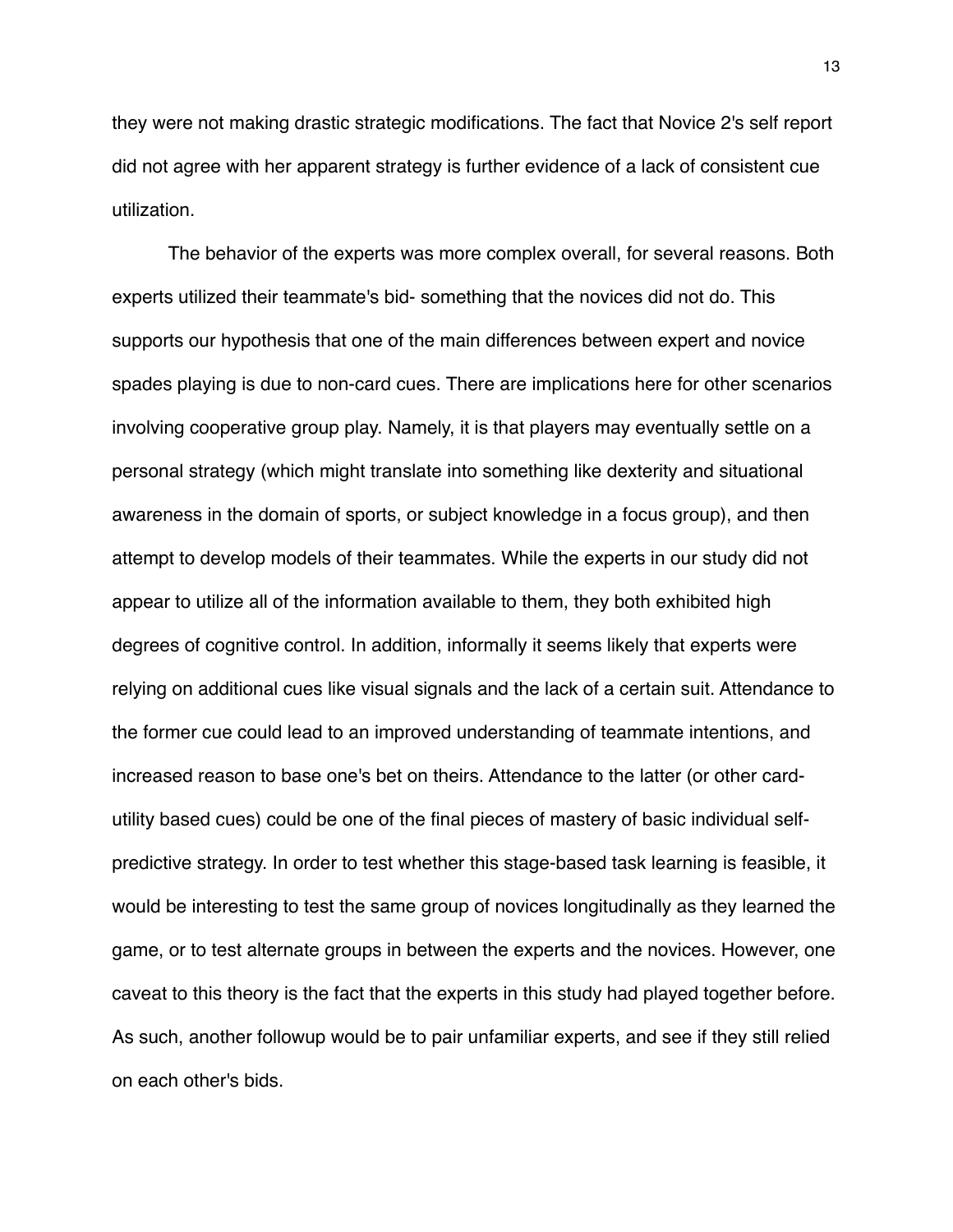What is particularly fascinating about the game of spades is the sense in which there is no optimal ecologically valid choice. It is a game of self-prediction, but it can also be a game of reading the intentions of one's partner- definitely through the direct measure of their bet and perhaps through more ephemeral signs like reaction, signaling and past experience. Of further note is the way in which our experts differed in their card value cue utilization. Expert 1, for all intents and purposes, appeared to bet irrationally in that he utilized the amount of low cards as a strongly positive cue. However, expert 2 consistently responded to expert 1's high bets, and weighed this much more strongly than any hand-based cue. If one had to characterize this behavior, it would be that both experts had confidence in expert 1's ability to execute a hand in accordance with a given bet, almost irrespective of the cards he had to work with. What this implies is that perceived execution ability (of both oneself and one's teammate) may be an important modulating factor for all other cue weights. In addition, it is possible that expert 1 had strong confidence in expert 2's execution ability in the sense that he thought he could rely on her to underperform based on her cards, thus allowing him to over-perform.

What is very evident from the model is that the expert players play better as a team. Neither of the novice players utilized their teammate's bid to modify their own. On the other hand, the expert players made strong use of their teammate's bid. At the risk of reading too much into a small data set, what is evidenced here is that our novices tended to weigh their previous personal performance strongly, and adjust their cue evaluation strategy for this (as evidence by the low cognitive control). Experts, on the other hand, generally have their card evaluation strategy down, and are modulate their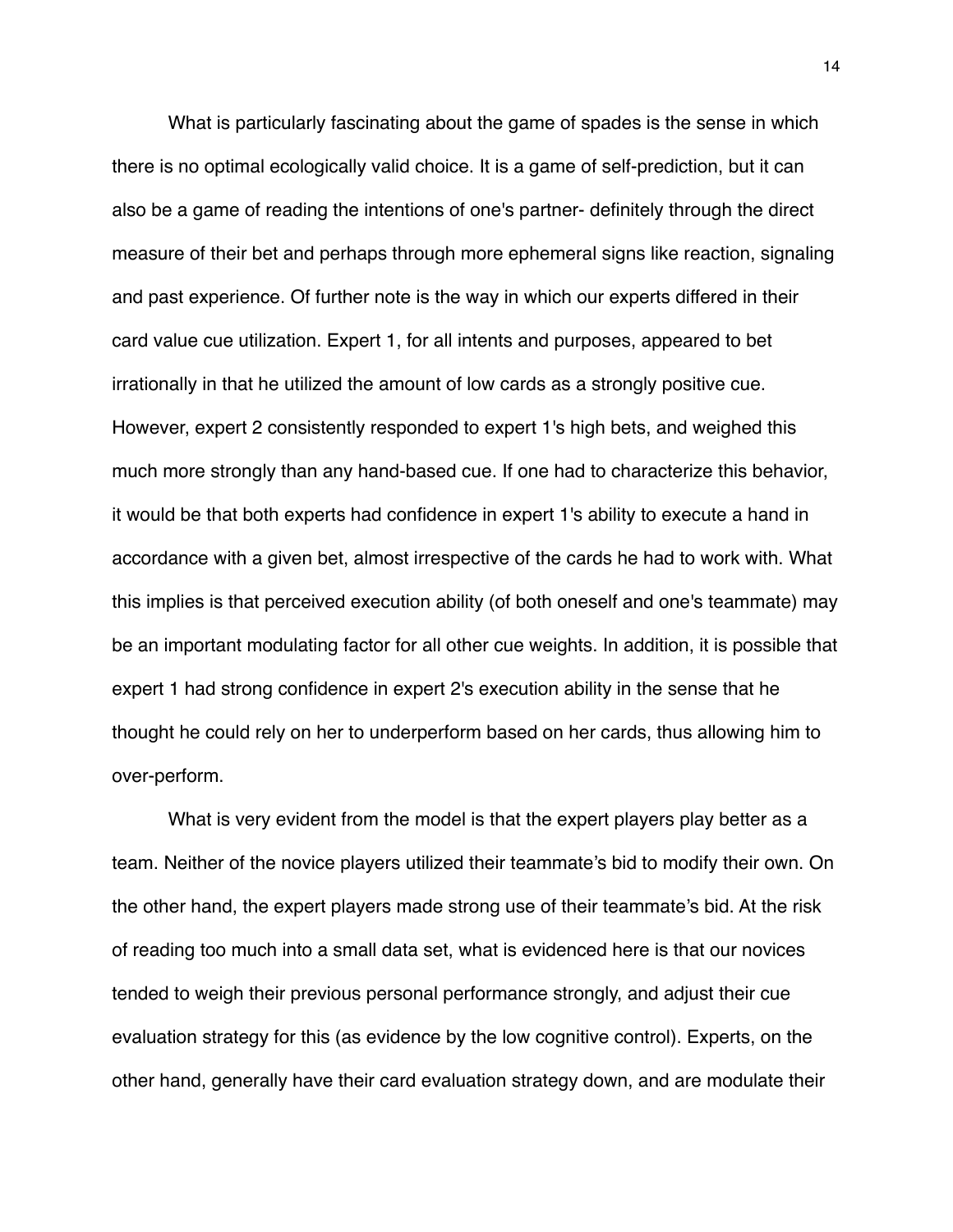bets primarily on the intent and skill of their partner. This indicates that there is actually quite a bit of importance in the actual gameplay phase of spades, and that it is the ability to predict a partner's skill in this that is the primary dividing factor between novices and experts.